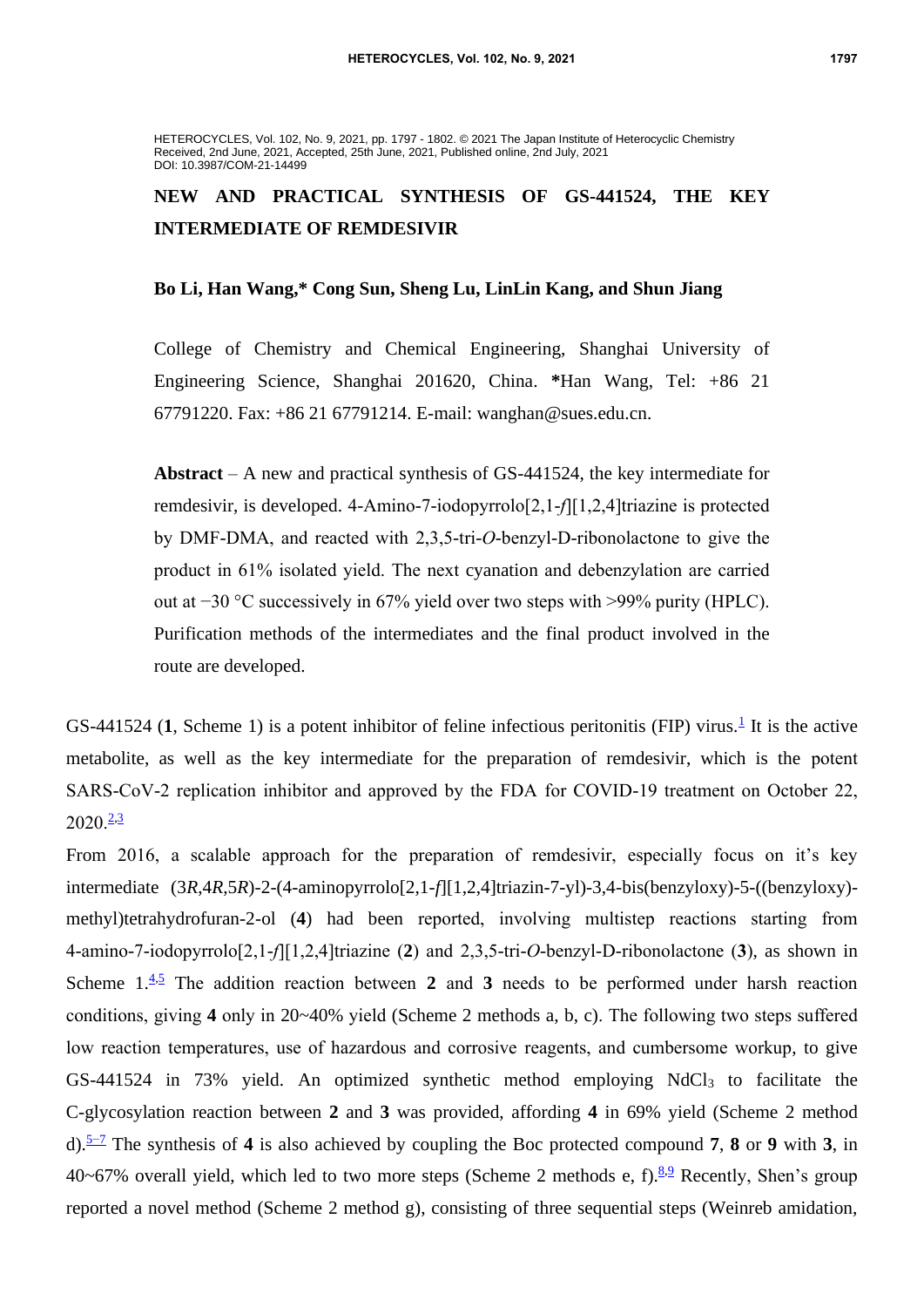*O*-TMS protection, and Grignard addition) to give 4 in 65% over all yield.<sup>[10](#page-5-7)</sup> While we found the two intermediates **10** and **11** are unstable, which can partially convert to the ribonolactone **3** even at room temperature for several hours, which will restrict the scale-up production.



Scheme 1. Reagents and conditions: (a) TMSCl, PhMgCl, *i*-PrMgCl<sup>-</sup>LiCl, THF, −20 °C, 40%; (b) TfOH, TMSOTf, TMSCN, CH<sub>2</sub>Cl<sub>2</sub>, −78 °C, 85%; (c) BCl<sub>3</sub>, CH<sub>2</sub>Cl<sub>2</sub>, −78 °C, 86%.



**Scheme 2. Graphical synthetic routes of compound 4**

In order to develop an efficient and practical method for preparing of **1**, a new synthetic route was developed successfully, as shown in Scheme 3. *N'*-(7-Iodopyrrolo[2,1-*f*][1,2,4]triazin-4-yl)- *N,N*-dimethylformimidamide (**12**) was prepared by heated 7-iodopyrrolo[2,1-*f*][1,2,4]triazin-4-amine (**2**) and *N,N*-dimethylformamide dimethyl acetal (DMF-DMA) in ethanol with >90% isolated yield. Compound 12 was firstly treated with *i*-PrMgCl at −20~−10 °C, then reacted with ribonolactone 3 to give the product **4** after quenched by ammonium chloride aqueous solution to remove the protecting group, in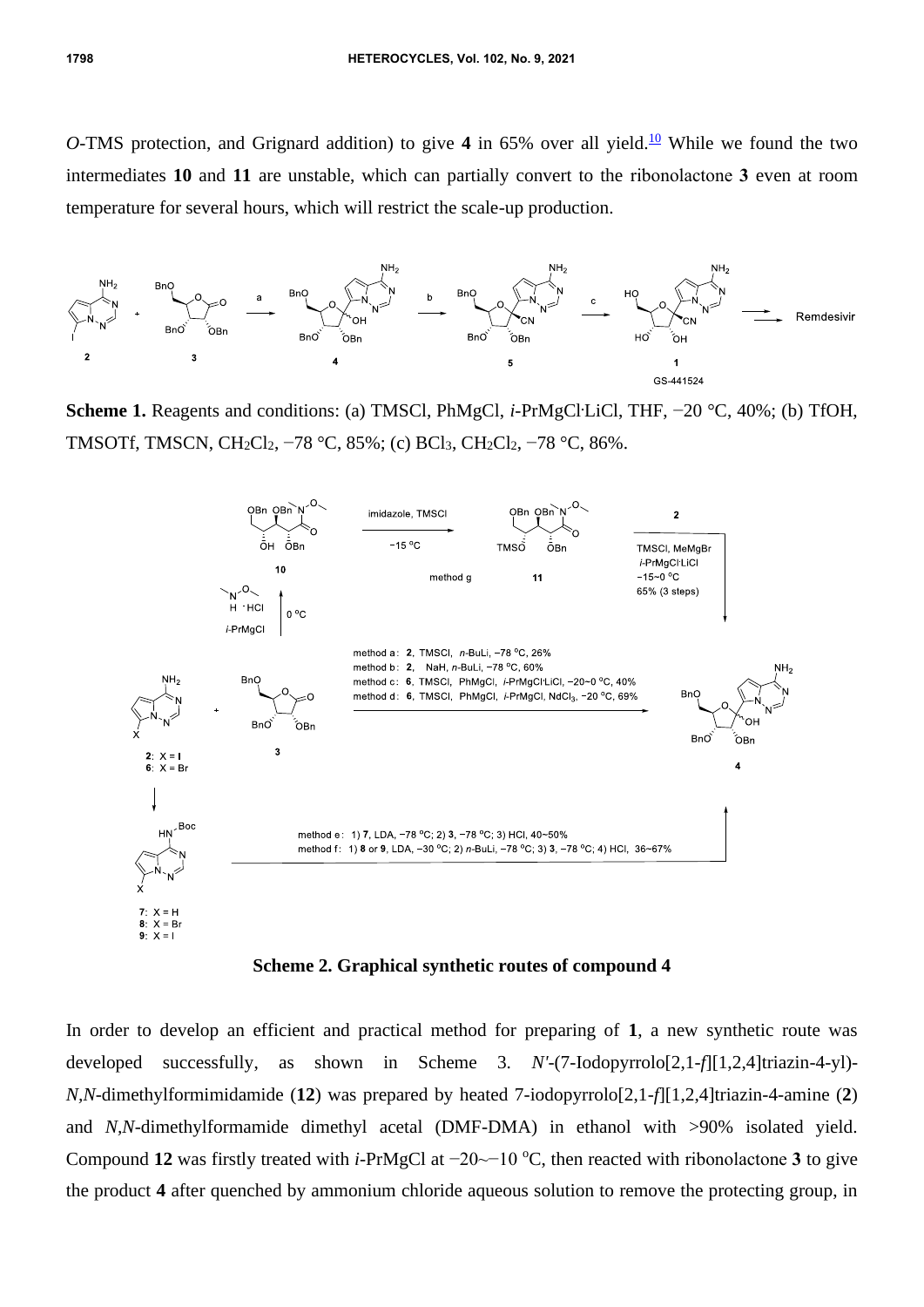>60% yield by recrystallization from MTBE and heptane. The active amino group in compound **2** will block the Grignard reaction, so the protection methods of NH<sub>2</sub> has been widely examined.<sup>[4−9](#page-5-3)</sup> The reported protective groups included -TMS, 1,2-bis(dimethylsilyl)ethane, -Boc, and so on. The N-Si bond is unstable and it should be partly destroyed during the Grignard reaction and the residual NH will consume Grignard reagent, as well as gives side products. The *N,N*-dimethylformimidamide group used as the protective group has advantages. There is no NH group in compound **12** so the side product was lower, and the protective group can be deprotected easily during the work-up operation to give **4** directly. Compound **4** should be a mixture of 1′-isomers, while we had not established the method or identified the ratio by HPLC. It was taken into the subsequent 1′-cyanation reaction to give compound **5**, by reacted with TFA, TMSOTf and TMSCN in CH<sub>2</sub>Cl<sub>2</sub> respectively at  $-40$ ~ $-30$  °C in 81% yield and >99% anomeric ratio after purified from toluene. At the last step, compound  $5$  was added into  $BCl<sub>3</sub>$  in  $CH<sub>2</sub>Cl<sub>2</sub>$ solution at −40~−30 °C to give the final GS-441524 in 83% yield and >99% purity (HPLC). Purification methods of the intermediates and the final product involved in the route were developed, which make it as a process of cost effective, environmental friendly, and feasible for scale-up operation.



Scheme 3. Reagents and conditions: (a) DMF-DMA, EtOH, 70~75 °C, 93%; (b) *i*-PrMgCl, -20~-10 °C, 61%; (c) TFA, TMSOTf, TMSCN, CH2Cl2, −40~−30 °C, 81%; (d) BCl3, CH2Cl2, −40~−30 °C, 83%.

## **EXPERIMENTAL**

All commercially available chemicals and solvents were used as received without any further purification. <sup>1</sup>H NMR and <sup>13</sup>C NMR spectra were recorded on a Bruker UltraShield 400 Plus spectrometer using TMS as an internal standard. Mass spectra were obtained from a Finnigan MAT-95/711 spectrometer. Melting points were measured on a Shenguang WRS-1B melting point apparatus and uncorrected. The HPLC data were acquired using a Waters 2487 UV/Visible Detector and Waters 515 Binary HPLC Pump. The purity of the compounds was based on the areas of HPLC UV.

*N'***-(7-Iodopyrrolo[2,1-***f***][1,2,4]triazin-4-yl)-***N,N-***dimethylformimidamide (12).** A mixture of 7-iodopyrrolo [2,1-*f*][1,2,4]triazin-4-amine (**2**) (130 g, 0.5 mol), DMF-DMA (65.5 g, 0.55 mol) in EtOH (1 L) was heated and stirred at 70~80 ℃ for 2 h to give a suspension. After cooling to room temperature,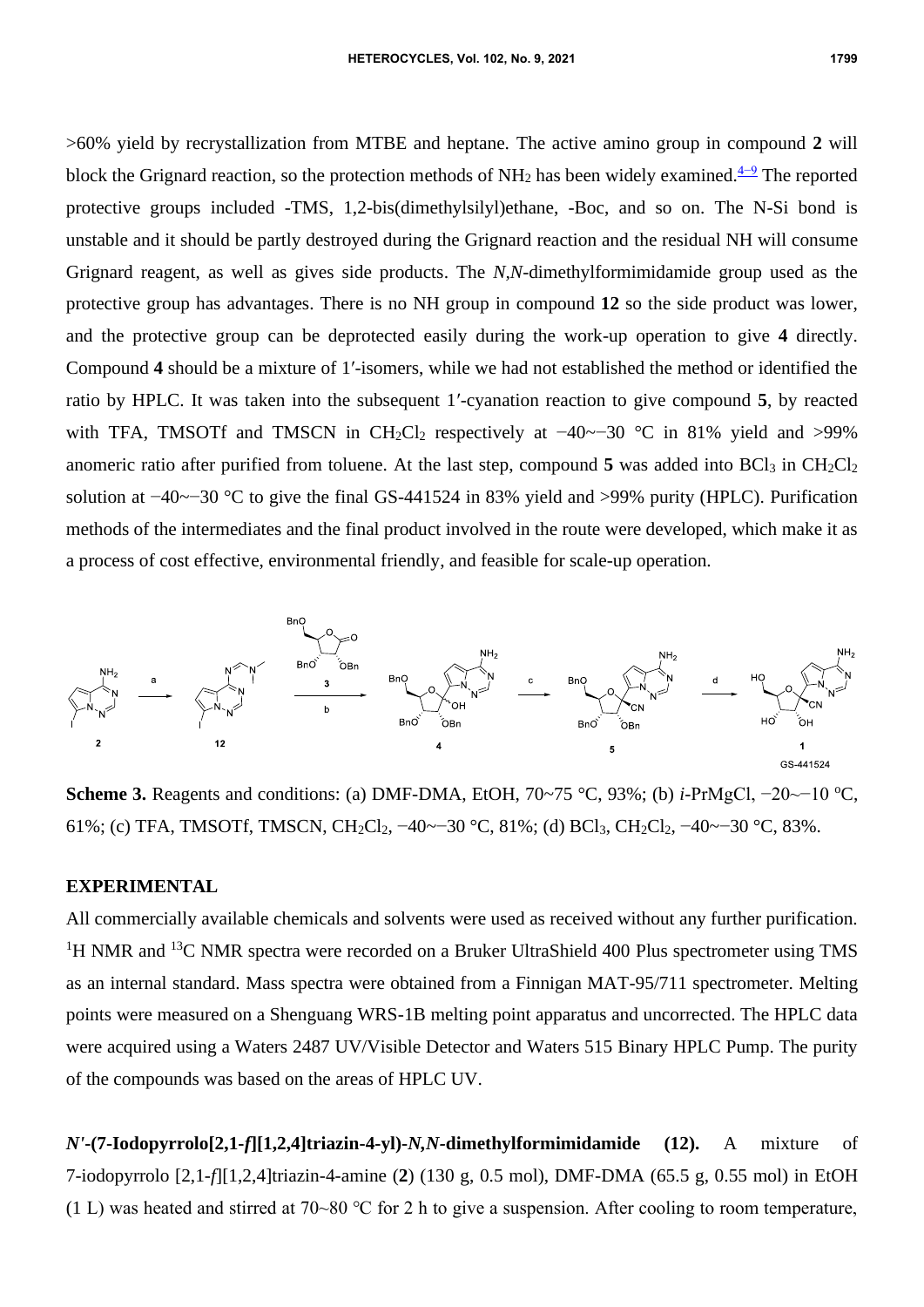the reaction solution was stirred at  $0~5$  °C for 1 h, the resulting solid was collected by suction filtration, washed with EtOH (60 mL  $\times$  2), and dried at 50 °C for 8 h to obtain 12 (145 g, 93%), as a light-yellow solid. <sup>1</sup>H NMR (400 MHz, DMSO-*d6*): δ 3.16 (s, 3H), 3.22 (s, 3H), 6.93 (dd, *J* = 13.6, 4.4 Hz, 2H), 8.15 (s, 1H), 8.92 (s, 1H). <sup>13</sup>C NMR (100 MHz, DMSO-*d6*): δ 35.4, 41.5, 72.0, 105.3, 120.2, 124.2, 148.6, 158.7, 160.1. HRMS (ESI) calcd for: C9H11IN<sup>5</sup> [M+H]<sup>+</sup> 316.00591, Found: 316.00540.

#### **(3***R***,4***R***,5***R***)-2-(4-Aminopyrrolo[2,1-***f***][1,2,4]triazin-7-yl)-3,4-bis(benzyloxy)-5-((benzyloxy)-**

**methyl)tetrahydrofuran-2-ol (4).** A mixture of compound **12** (78.5 g, 0.25 mol) and anhydrous THF (600 mL) was stirred and cooled to  $-20$  °C. 2 M *i*-PrMgCl in THF solution (150 mL, 0.30 mol) was added dropwise to the mixture over 30 min and kept the reaction temperature at −20~−10 °C. A solution of 2,3,5-tri-*O*-benzyl-D-ribonolactone (**3**) (115 g, 0.275 mol) in anhydrous THF (120 mL) was added dropwise to the reaction solution over 30 min and kept the reaction temperature at  $-20$ ~ $-10$  °C. Sat. aq. NH4Cl solution (500 mL) was added slowly to the reaction solution and kept the reaction temperature below 10  $\rm{^{\circ}C}$ . EtOAc (1 L) was added and stirred. The organic layer was separated and washed with water (500 mL  $\times$  2). The organic phase was concentrated under reduced pressure to give a light brown oil (145 g). *i*-PrOAc (60 mL) was added to the residue and stirred at 50 ℃ to give a clear solution. Then *t*-BuOMe (580 mL) was added and stirred at 20~30 °C for 1 h. Then heptane (58 mL) was added dropwise and stirred at 0~10 °C for 6 h. The resulting solid was collected by suction filtration, washed with *t*-BuOMe (30 mL  $\times$  2), and dried at 40 °C for 6 h to obtain 4 (84 g, 61%) as a white solid. mp 62.4~64.2 °C. <sup>1</sup>H NMR (400 MHz, DMSO-*d6*): δ 8.06 (brs, 2H), 7.99 (s, 1H), 7.37-7.22 (m, 11H), 7.19-7.10 (m, 3H), 7.03-6.97 (m, 2H), 6.95 (d, *J* = 4.8 Hz, 1H), 5.39 (d, *J* = 5.9 Hz, 1H), 5.05 (d, *J* = 5.2 Hz, 1H), 4.61-4.54 (m, 2H), 4.52-4.42 (m, 4H), 4.06-3.98 (m, 1H), 3.93 (dd, *J* = 5.9, 4.4 Hz, 1H), 3.69 (dd, *J* = 10.1, 3.4 Hz, 1H), 3.47 (dd, *J* = 10.0, 6.4 Hz, 1H). ESI-MS (*m/z*) 553.3 [M+H]<sup>+</sup> .

HPLC Conditions: Column: Agilent InertSustain C18 (250 mm  $\times$  4.6 mm  $\times$  5 µm); Detection: 210 nm, 244 nm; Flow rate: 0.8 mL/min; Temperature: 30 °C; Injection load: 1 μL; Solvent: MeOH; Concentration: 0.2 mg/mL; Run time: 30 min; Mobile phase A: water; Mobile phase B: MeOH/HCO<sub>2</sub>H = 100/0.1; Gradient program: Mobile phase A/Mobile phase B =  $10/90$ :  $t<sub>R</sub>$  = 9.175 min, purity: 99.9% (210) nm), 98.2% (244 nm).

# **(2***S***,3***R***,4***R***,5***R***)-2-(4-Aminopyrrolo[2,1-***f***][1,2,4]triazin-7-yl)-3,4-bis(benzyloxy)-5-((benzyloxy)-**

**methyl)tetrahydrofuran-2-carbonitrile (5).** A solution of  $4$  (55.2 g, 0.1 mol) in CH<sub>2</sub>Cl<sub>2</sub> (500 mL) was cooled to −40 °C. TFA (23 g, 0.2 mol) was added dropwise at −40  $-30$  °C. After the reaction was stirred for 15 min, TMSOTf (45 g, 0.2 mol) was slowly added and the resulting mixture was stirred for 15 min at  $-40$ ~−30 °C. TMSCN (30 g, 0.3 mol) was then added slowly and the mixture was stirred at  $-40$ ~ $-30$  °C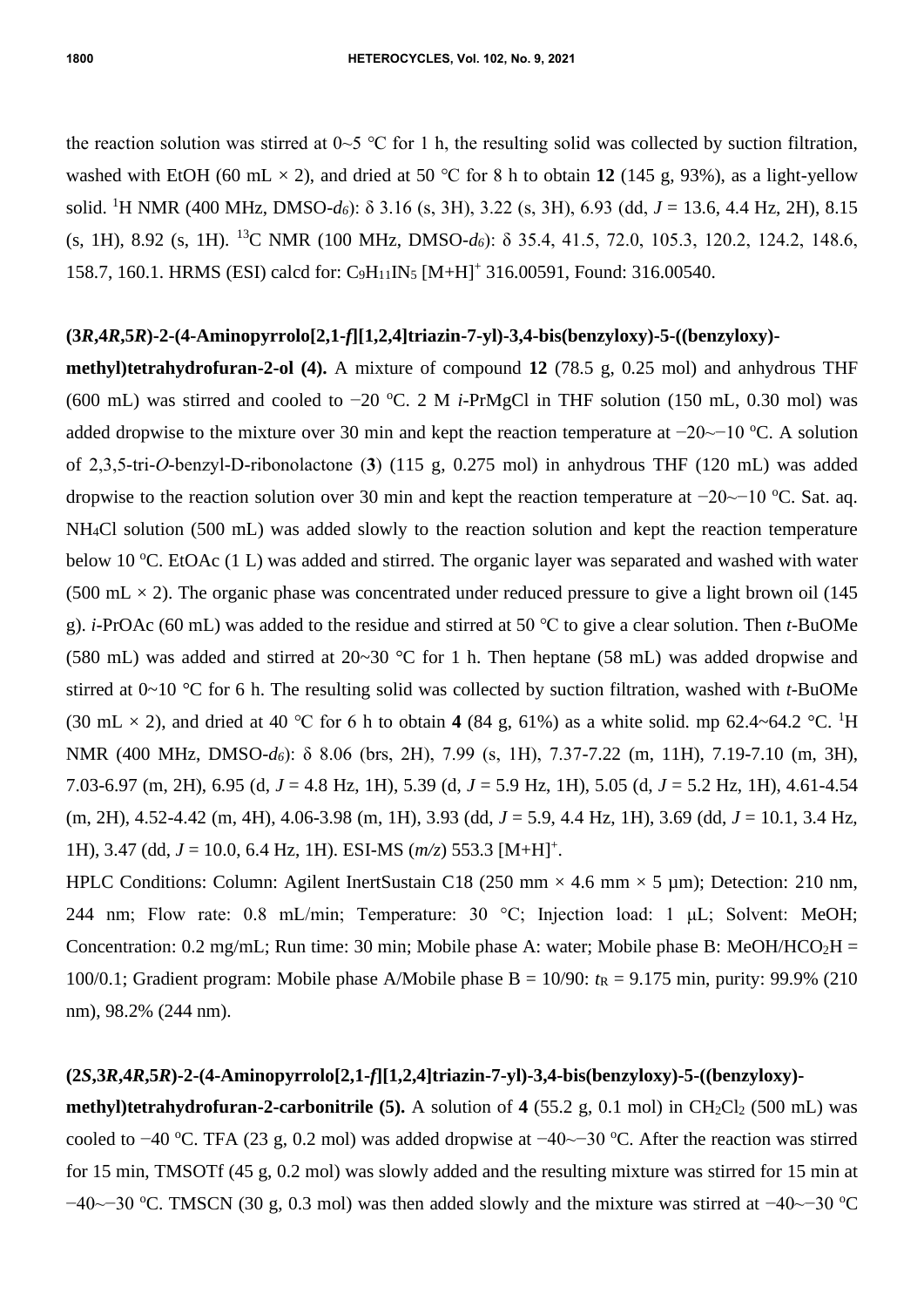for 2 h. Triethylamine (50 mL) was added dropwise and the reaction mixture was allowed to warm to room temperature. Sat. aq. NaHCO<sub>3</sub> solution (500 mL) was then added and the resulting mixture was stirred for 10 min. The organic layer was separated and washed with brine (500 mL), and concentrated under reduced pressure to give light yellow solid. The solid was dissolved in toluene (150 mL), heated to 70~80 °C to give a clear solution. The solution was stirred at 20~30 °C for 1 h and at 0~10 °C for 2 h. The resulting solid was collected by suction filtration, washed with toluene (30 mL  $\times$  1), and dried at 40 ℃ for 6 h to obtain **5** (46 g, 81%) as a white solid. <sup>1</sup>H NMR (400 MHz, DMSO-*d6*): δ 7.99-7.82 (m, 3H), 7.37-7.23 (m, 15H), 6.88 (d, *J* = 4.5 Hz, 1H), 6.76 (d, *J* = 4.5 Hz, 1H), 4.91 (d, *J* = 5.0 Hz, 1H), 4.85 (d, *J* = 11.7 Hz, 1H), 4.77 (d, *J* = 11.7 Hz, 1H), 4.60-4.45 (m, 4H), 4.40 (q, *J* = 4.6 Hz, 1H), 4.12 (t, *J* = 5.4 Hz, 1H), 3.69 (dd, *J* = 11.1, 3.7 Hz, 1H), 3.59 (dd, *J* = 11.1, 4.7 Hz, 1H); ESI-MS (*m/z*) 562.3  $[M+H]^{+}$ .

HPLC Conditions: Column: Agilent InertSustain C18 (250 mm  $\times$  4.6 mm  $\times$  5 µm); Detection: 210 nm, 244 nm; Flow rate: 0.8 mL/min; Temperature: 30 °C; Injection load: 1 μL; Solvent: MeOH; Concentration: 0.2 mg/mL; Run time: 30 min; Mobile phase A: water; Mobile phase B: MeOH/HCO<sub>2</sub>H = 100/0.1; Gradient program: Mobile phase A/Mobile phase B = 10/90:  $t<sub>R</sub>$  = 15.13 min, purity: 100% (210) nm), 100% (244 nm).

Chiral HPLC Conditions: Column: Daicel CHIRALPAK IC; Detection: 220 nm, 237 nm; Flow rate: 0.8 mL/min; Temperature: 30 °C; Injection load: 1 μL; Solvent: *i*-PrOH; Concentration: 0.2 mg/mL; Run time: 20 min; Mobile phase: *n*-hexane/*i*-PrOH = 90/10,  $t<sub>R</sub>$  = 12.192 min, purity: 99.9% (220 nm), 99.9% (237 nm).

**GS-441524** (1). The solution of 1 M BCl<sub>3</sub> in CH<sub>2</sub>Cl<sub>2</sub> (250 mL, 0.25 mol) was cooled to -40 °C. A solution of  $5(40 \text{ g}, 0.071 \text{ mol})$  in CH<sub>2</sub>Cl<sub>2</sub> (200 mL) was added dropwise to the BCl<sub>3</sub> solution over 1 h at −40~−30 °C, and stirred at −30 °C for another 1 h. MeOH (80 mL) and triethylamine (60 mL) were added dropwise respectively to the reaction solution below −20 °C. The reaction mixture was allowed to warm to room temperature. The resulting mixture was concentrated under reduced pressure. The solid residue was stirred and heated with heptane (200 mL) at  $40\neg 50^\circ$ C for 30 min. The resulting solid was collected by suction filtration, washed with heptane (40 mL  $\times$  2). The solid was suspended into water (80 mL), 40% aq. NaOH solution was added to adjust the  $pH \sim 11$ . The resulting solid was collected by suction filtration, washed with water (15 mL  $\times$  2), and dried at 50 °C for 6 h to obtain 1 (17.1 g, 83%) as a white solid. <sup>1</sup>H NMR (400 MHz, DMSO-*d6*): *δ* 7.80-7.90 (br s, 3H), 6.80 (d, *J* = 5.2 Hz, 2H), 6.09 (d, *J* = 4.8 Hz, 1H), 5.21 (s, 1H), 4.94 (d, *J* = 5.4 Hz, 1H), 4.62 (d, *J* = 4.2 Hz, 1H), 4.03 (d, *J* = 5.0 Hz, 1H), 3.86 (d,  $J = 3.2$  Hz, 1H), 3.55 (t,  $J = 4.8$ , 1H), 3.48 (t,  $J = 4.8$ , 1H). ESI-MS ( $m/z$ ) 292.1 [M+H]<sup>+</sup>.

HPLC Conditions: Column: Agilent InertSustain C18 (250 mm  $\times$  4.6 mm  $\times$  5 µm); Detection: 210 nm,